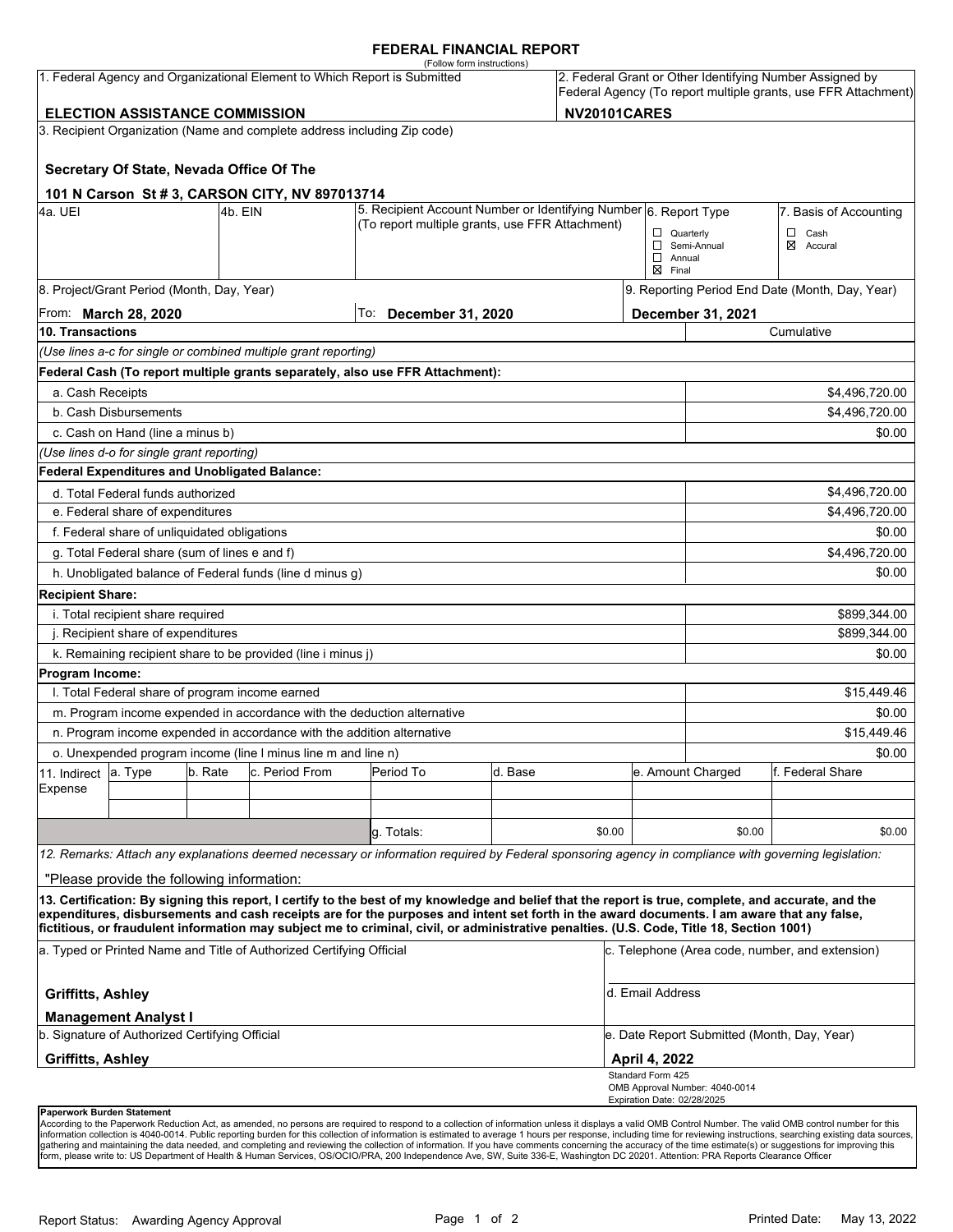#### (Additional Page) Federal Agency & Organization ELECTION ASSISTANCE COMMISSION

Federal Grant ID Recipient Organization

| UEI                       |                                                                                                                                                                                                                                                                                                                          |
|---------------------------|--------------------------------------------------------------------------------------------------------------------------------------------------------------------------------------------------------------------------------------------------------------------------------------------------------------------------|
| UEI Status when Certified |                                                                                                                                                                                                                                                                                                                          |
| EIN                       |                                                                                                                                                                                                                                                                                                                          |
| Reporting Period End Date |                                                                                                                                                                                                                                                                                                                          |
| Status                    | Awarding Agency Approval                                                                                                                                                                                                                                                                                                 |
| <b>Remarks</b>            | "Please provide the following information:                                                                                                                                                                                                                                                                               |
|                           | State interest earned (current fiscal year): \$<br>State interest expended (current fiscal year): \$<br>Program income earned (current fiscal year): \$<br>Program income earned breakdown (current fiscal year): \$ Source: e.g. Sale of<br>registration list<br>Program income expended (current fiscal year): \$<br>" |

| <b>Federal Agency Review</b> |                         |  |  |  |  |  |  |
|------------------------------|-------------------------|--|--|--|--|--|--|
| <b>Reviewer Name</b>         | Augustyn, Arielle<br>÷. |  |  |  |  |  |  |
| Phone #                      |                         |  |  |  |  |  |  |
| Email                        |                         |  |  |  |  |  |  |
| <b>Review Date</b>           | : May 13, 2022          |  |  |  |  |  |  |
| <b>Review Comments</b>       |                         |  |  |  |  |  |  |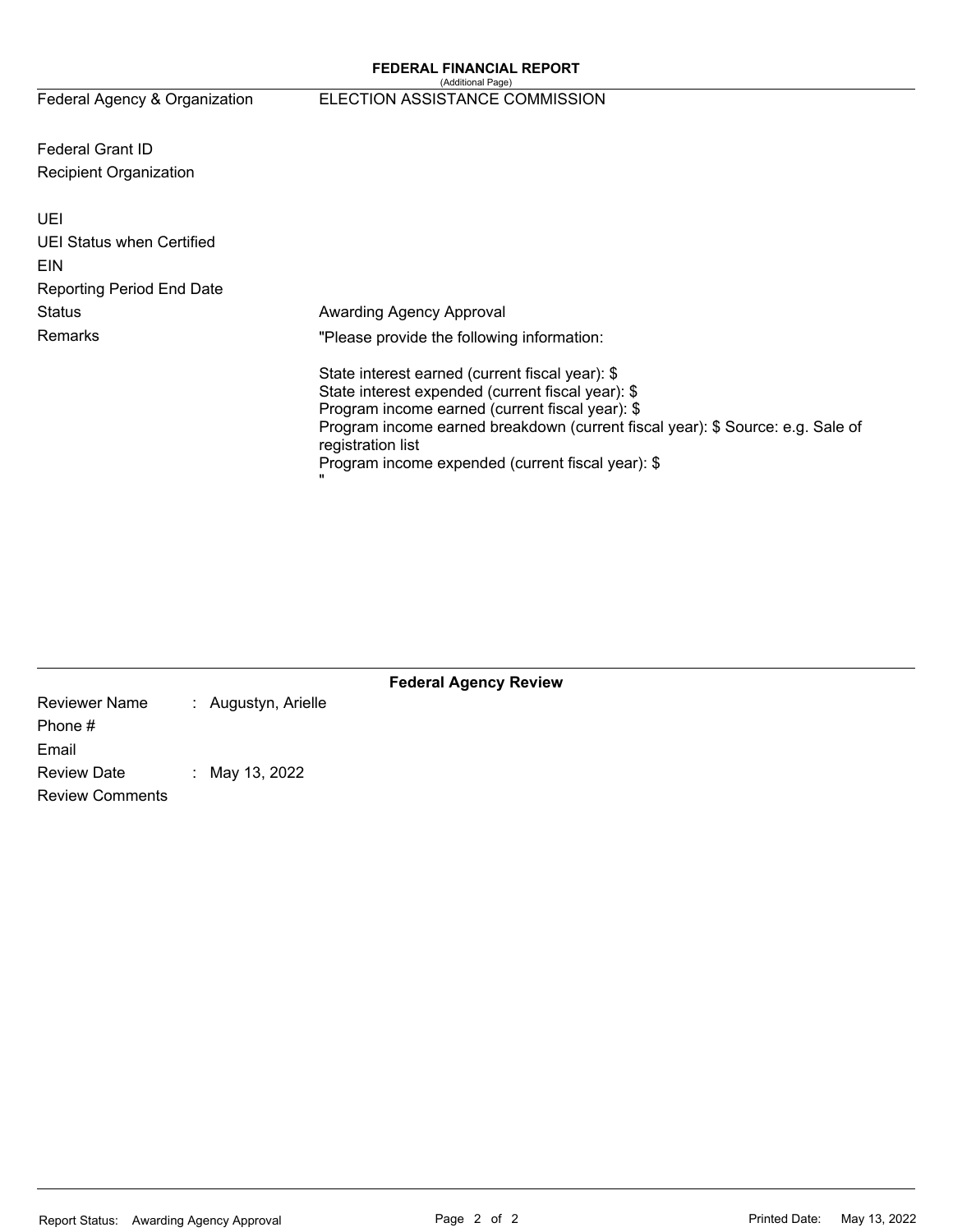# 2021-2022 EAC Progress Report

# 1. Login

Please enter the username and password provided by the EAC to begin the Progress Report. If you require assistance or  **have any questions, please contact [Grants@eac.gov](mailto:Grants@eac.gov).**

# 2. Verification

# 3. EAC Progress Report

 **1. State or Territory:**

Nevada

# **2. Grant Number:**

#### **3. Report:**

Final (Start of Grant - End)

### **4. Grant:**

CARES

#### **5. Reporting Period Start Date**

03/28/2020

#### **6. Reporting Period End Date**

01/31/2022

# 4. Progress and Narrative

#### **Final Progress Report:**

The final report is your opportunity to share the significant features of your project and present information about the  **results your project achieved.**

It should be written as if the reader has no previous knowledge of your project's activities. The report should cover the  **entire period of performance.**

 **Review and Self-Assessment:**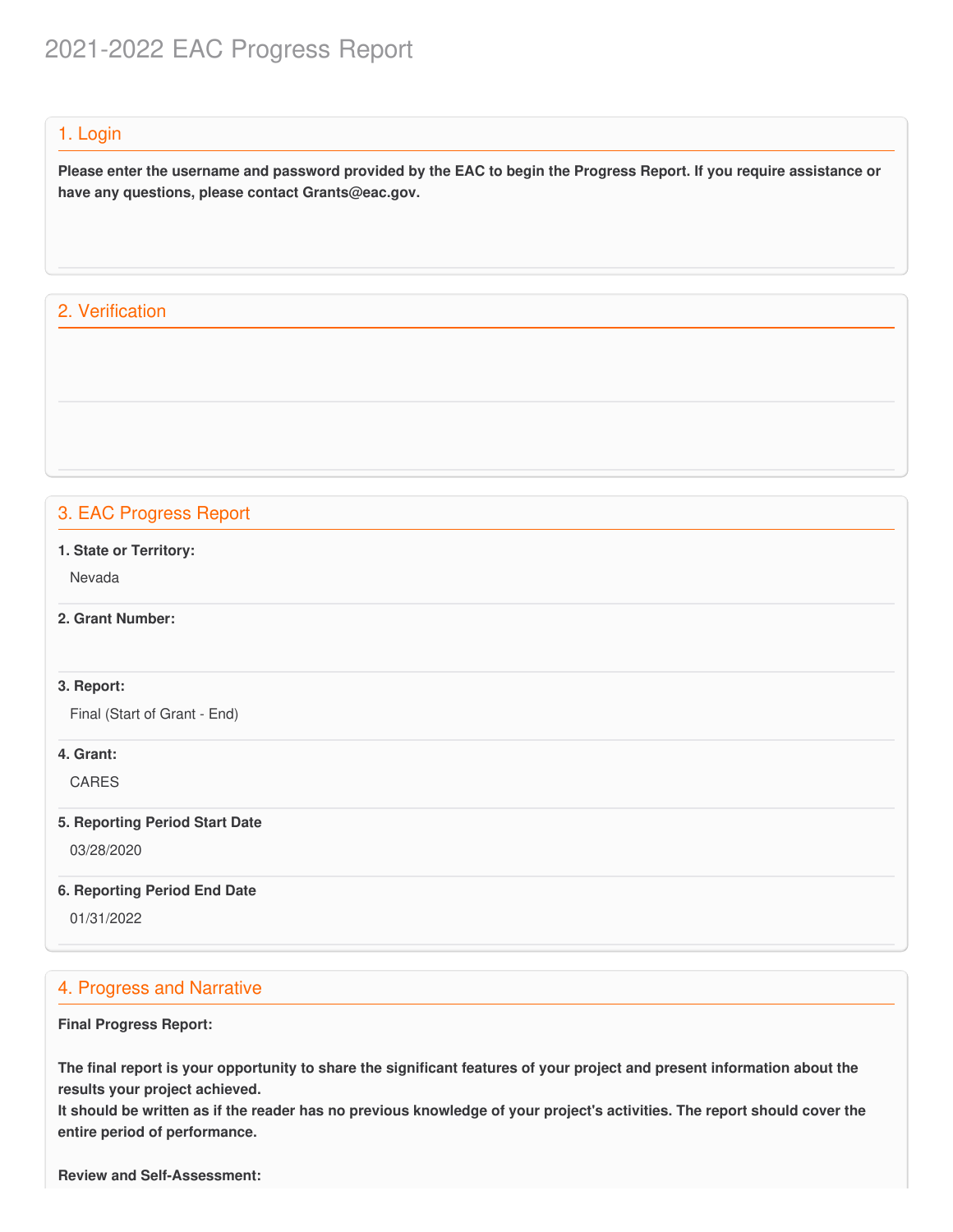### Review and highlight all activities that occurred during the implementation of the project, including an assessment of your **performance.**

 The Nevada election officials at the state and county levels came together in the unprecedented circumstances presented by the pandemic, rose to the challenges, and conducted two successful statewide elections.

 Ballot by Mail - Faced with difficulties recruiting poll workers and polling locations and the need to institute quarantine procedures, Nevada election officials decided to conduct a vote-by-mail Primary Election. As described below, the implementation involved the purchase of mechanical equipment to assist with mail ballot handling including ballot on demand printers, envelope openers, envelope sorters, and high-speed tabulation scanners. Many of the counties used CARES funds to pay for ballot print and mail services.

 Voter Education - The State engaged in a voter education campaign that included television ads, radio ads, direct mailers, and a new website to educate voters about the all-mail Primary Election and about how to correctly complete and submit their mail ballots. Prior to the General Election, the State used CARES funds to send a postcard to all 1.8 million active registered voters to educate them on changes to the voting procedures.

 Personal Protective Equipment - While the Primary Election was conducted primary by mail, the General Election was a hybrid in which many voters received their ballot by mail, but others voted in person at early voting sites or on Election Day at polling places. The counties used CARES funds to purchase personal protective equipment and sanitizing supplies for those locations. Personnel - The counties also used CARES funds to assist with paying for additional staff and election workers.

### **7. CARES Grant Specific:**

#### **Describe in detail how you used the funds to address the pandemic.**

#### Primary Election – June 9, 2020

 With the onset of the COVID-19 pandemic in the United States, election officials in Nevada began to face challenges related to the availability of poll workers and polling locations for the June 9, 2020 Primary Election. To negate these issues, Nevada election officials decided to conduct a vote-by-mail Primary Election in which all registered voters were automatically sent a mail ballot. However, since less than ten percent of Nevada voters historically voted by mail, Nevada election officials knew that the preparation, mailing, and processing of 1.8 million ballots would require significant voter education and additional mail ballot processing equipment.

 The Secretary of State's Office used CARES act funding to lease ballot-on-demand printers and high-speed scanners for the 17 county election offices in order to facilitate ballot creation during in-person early voting and to increase the speed of ballot tabulation. The State also used CARES funds to reimburse the counties for purchases of personal protective equipment for the Primary Election.

#### General Election – November 3, 2020

 After the Primary Election, the counties and State anticipated returning to the normal course of business with normal levels of in- person voting before and on Election Day, although with higher numbers of voters due to populations growth since 2018 and the interest in a Presidential election. All 17 counties had an increased number of polling places/early voting sites to staff. The State used CARES funds to reimburse the counties for the costs of hiring additional staff and for personal protective equipment. In the Summer of 2020, the Nevada Legislature convened a special session to address COVID-19 and passed Assembly Bill 4, which included the mandate to send mail ballots to all active registered voters. The State used CARES funds to conduct a voter education campaign and to reimburse the counties for their local voter education campaigns. In addition, the State used CARES funds to send a postcard to all 1.8 million active registered voters to clarify the changes to the General Election voting procedures. Many of the counties purchased mechanical letter openers and/or hired additional temporary staff to process the increased number of mail ballots. Clark County and Washoe County (the two largest counties in Nevada, which collectively account for 87 percent of the state's active registered voters) also purchased envelope sorters to assist in processing the mail ballots.

#### 8. Describe the major issues you faced in dealing with the pandemic and how you addressed or resolved those issues.

 Nevada's state and local election officials addressed the issues that affected election officials nationwide, such as keeping equipment sanitized and how to fit people into a polling place while still socially distancing, and how to recruit and train enough election workers.

The biggest problem that Nevada's voters and election officials faced was with the increase in mail ballots. Nevada voters had a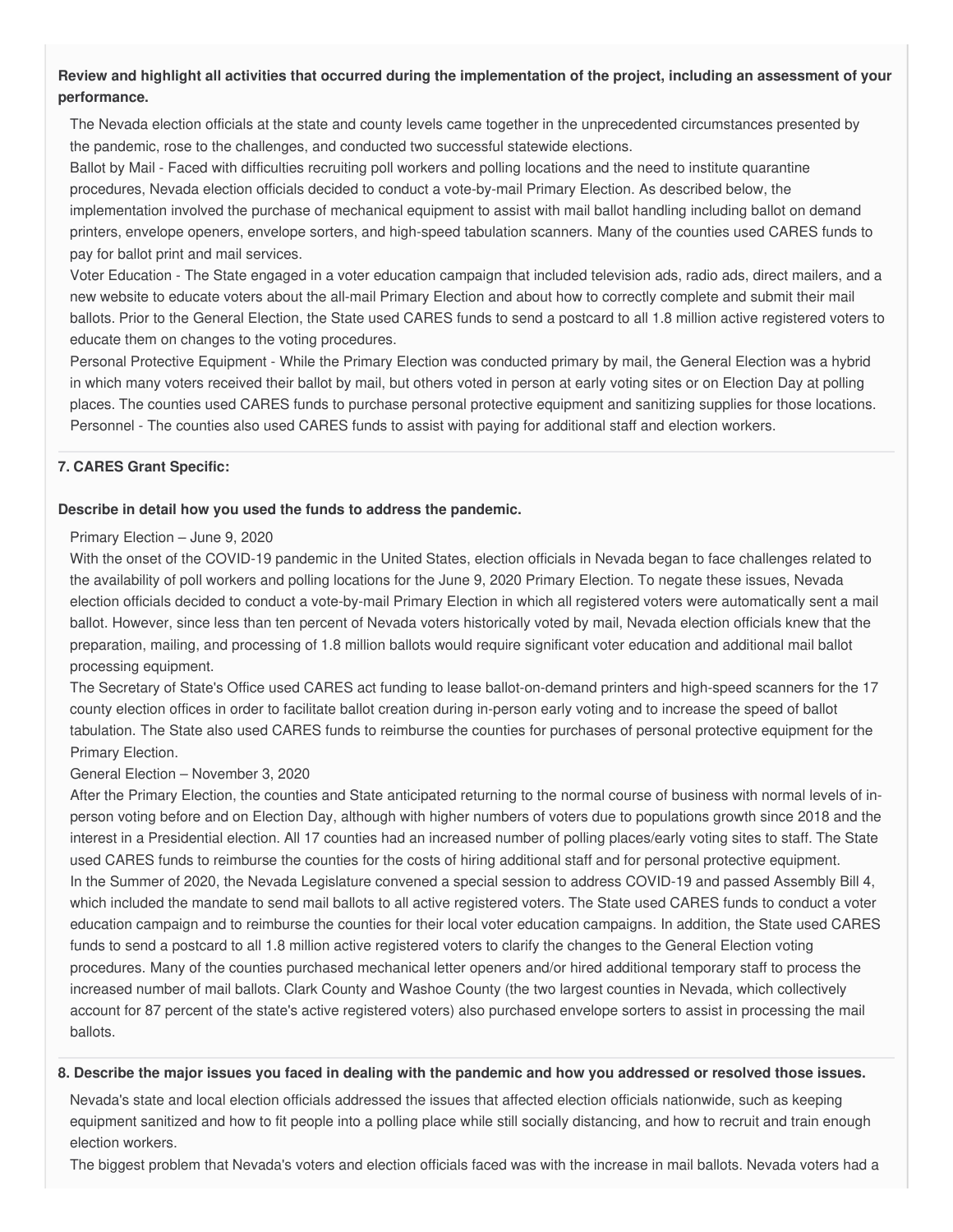major obstacle with understanding how to use a mail ballot and how to cure their signature when necessary. Most voters had never voted by mail before the Primary Election, so the Secretary of State's Office used CARES act funding to contract with a marketing group to launch a statewide voter education campaign. This campaign utilized television ads, radio ads, direct mailers and a new website to educated voters about the all-mail primary election and provide instructions on how to correctly complete their mail ballot. Several counties conducted their own voter outreach as well.

 Educating voters how to use their mail ballot was only half the challenge. Since most people had never used a mail ballot, they were also unfamiliar with how to cure their ballot if they were notified by the county clerk that they either failed to sign their return envelope or the signature did not match the one on file. To help make signature cure more convenient and as easy as possible for the public, the Secretary of State's Office contracted with Global Mobile to use their Text2Cure electronic signature-curing platform. This allowed voters to cure their signature on their smart phone without having to photocopy and mail their identification to the county election office.

#### **9. Provide a description of any training conducted, including security training.**

N/A

#### **10. Subgrants:**

#### **Did your office provide subawards to local jurisdictions during this reporting period?**

Yes

#### **11. Describe the activities carried out by your subgrantees during the reporting period.**

 CARES funds were distributed to the counties on a reimbursement basis. The counties purchased the COVID-related items they needed and then submitted reimbursement requests itemizing all expenses and providing appropriate invoices and proof of payments. The Secretary of State's Office reviewed the reimbursement requests and denied any non-qualified expenses. As of 01/31/2022, the State had expended \$[2,385,845.17](https://2,385,845.17) of CARES funds in reimbursements to the counties, which included [\\$15,449.46](https://15,449.46) of program income from Federal interest expended. The funds were spent as follows: Communications [\\$335,118.18](https://335,118.18) Security \$842.09 Staffing \$[25,395.00](https://25,395.00)

 Voting Processes [\\$1,281,499.95](https://1,281,499.95) Supplies \$[117,782.13](https://117,782.13) Equipment \$[625,207.82](https://625,207.82)

#### **Provide a breakdown of aggregate subawards expenditures across major categories.**

 Voting Equipment : [\\$625,207.82](https://625,207.82) Security : \$842.09 Communications : [\\$335,118.18](https://335,118.18) Other (Specify above) : [\\$1,281,499.95](https://1,281,499.95) Other (Specify above) : [\\$143,177.13](https://143,177.13) Total : [\\$2385845.17](https://2385845.17)

#### **12. Match:**

#### **Describe how you are meeting or have met the matching requirement.**

 Nevada's total match requirement is \$899,344. As of this reporting period, 100% of this match has been met. A portion of this match was met with in-kind advertising services from the Nevada Broadcasters Association as well as a donation of hand sanitizer from Anheuser Busch. The remaining match was met with general fund expenditures from various Nevada counties. These counties used their original budget dollars to purchase PPE, social distancing supplies, sanitizing supplies, and to pay for the printing and mailing of additional mail ballots.

13. Report on the number and type of articles of voting equipment obtained with the funds. Include the amount expended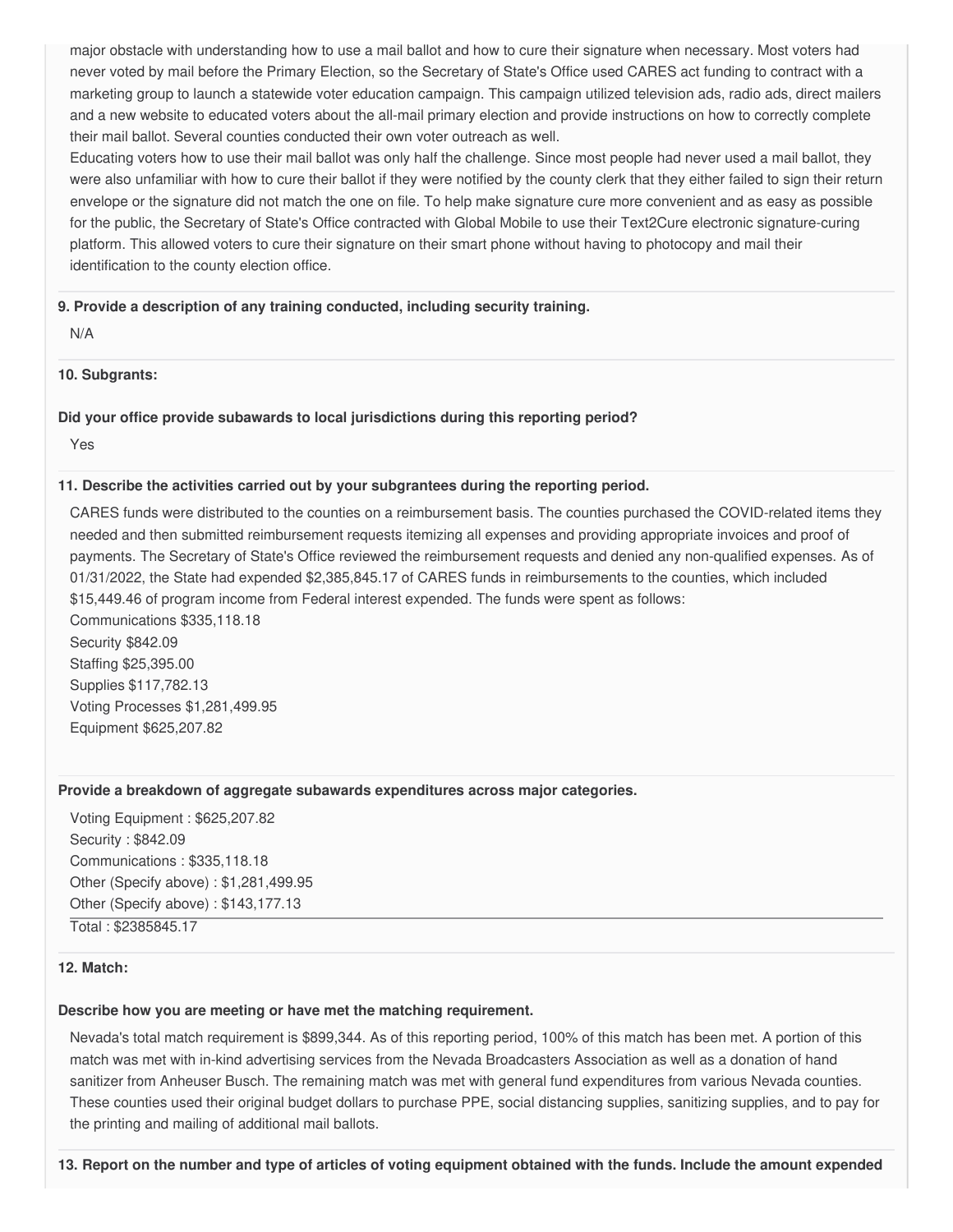#### **on the expenditure table.**

 The following equipment purchases were made using CARES grant funds: 2 mobile ballot printers [\\$20,160.00](https://20,160.00) 5 envelope openers \$[65,965.00](https://65,965.00) 2 envelope sorters [\\$530,332.82](https://530,332.82) 1 ballot tabulation scanner \$[8,750.00](https://8,750.00) Total equipment purchases: [\\$625,207.82](https://625,207.82)

#### **14. Impact:**

### Write an assessment of how your project has impacted the problems you were trying to solve. Were there unexpected **benefits? Shortfalls?**

 The CARES funds enabled Nevada to transition to a primarily mail ballot delivery method for the 2020 Primary Election, which enabled a large number of Nevada voters to stay safe and vote from their homes instead of having to travel to polling places. Many voters opted to request a mail ballot for the 2020 General Election as well. As a result of this increase in voting by mail during the 2020 elections, the Nevada Legislature opted to implement mail voting during the 2021 Legislative Session for all elections going forward. Under this new law, all active registered voters will receive a ballot by mail for every election that they are eligible for, unless the voter submits a written request to opt out. Whether this change will be a benefit to Nevada voters is still under review. The Nevada election administrators will gauge the effectiveness of this implementation during the 2022 and 2024 election cycles.

 The new ballot delivery method enacted by the Nevada Legislature was not coupled with a reduction in polling place or early voting requirements, and the counties are still struggling with poll worker shortages. In addition, it is currently unclear whether the counties will need to purchase additional equipment to assist with the processing of mail ballots.

 One unexpected benefit of the CARES funding and the changes that were made during the 2020 election cycle was improved communication with the county clerks. The Nevada Secretary of State's Office has gained a better understanding of the unique challenges each county official faces.

#### **15. Lessons Learned:**

### Provide a review of your successes and suggest ways that your experience may be helpful to others. Did you make  **permanent changes to your processes? What are some areas of potential improvement?**

 As stated above, most Nevada voters had never received a ballot by mail before the 2020 Primary Election. Nevada used a significant amount of CARES funding to help educate voters on the mechanics of how to vote by mail and signature verification. Nevada also implemented a pilot program with txt2cure, which is an electronic signature curing platform that enabled voters to cure their signatures on their mail ballots using their smart phones.

 As noted in response to Question 8, the Nevada Legislature has made a permanent change to require the county clerks to mail ballots to all active registered voters for all elections starting with the 2022 Primary Election. Nevada is continuing to look for ways to educate voters on this change and to assist voters with signature curing processes. Since Nevada is still in the midst of implementing this permanent change, its effectiveness is still being gauged.

 One result of the pandemic and the 2020 election cycle has been an exodus of county election officials and staff members. As a result, the Nevada Secretary of State's Office has taken a proactive approach to long-term planning. This has meant an increased focus on developing procedures, policies, templates, and instructional guidance to assist brand new clerks to conduct safe and effective elections.

#### **Login Capture**

# 5. Expenditures

# **16. CARES COST CATEGORIES - FEDERAL**

Voting Equipment and Processes: : \$1049177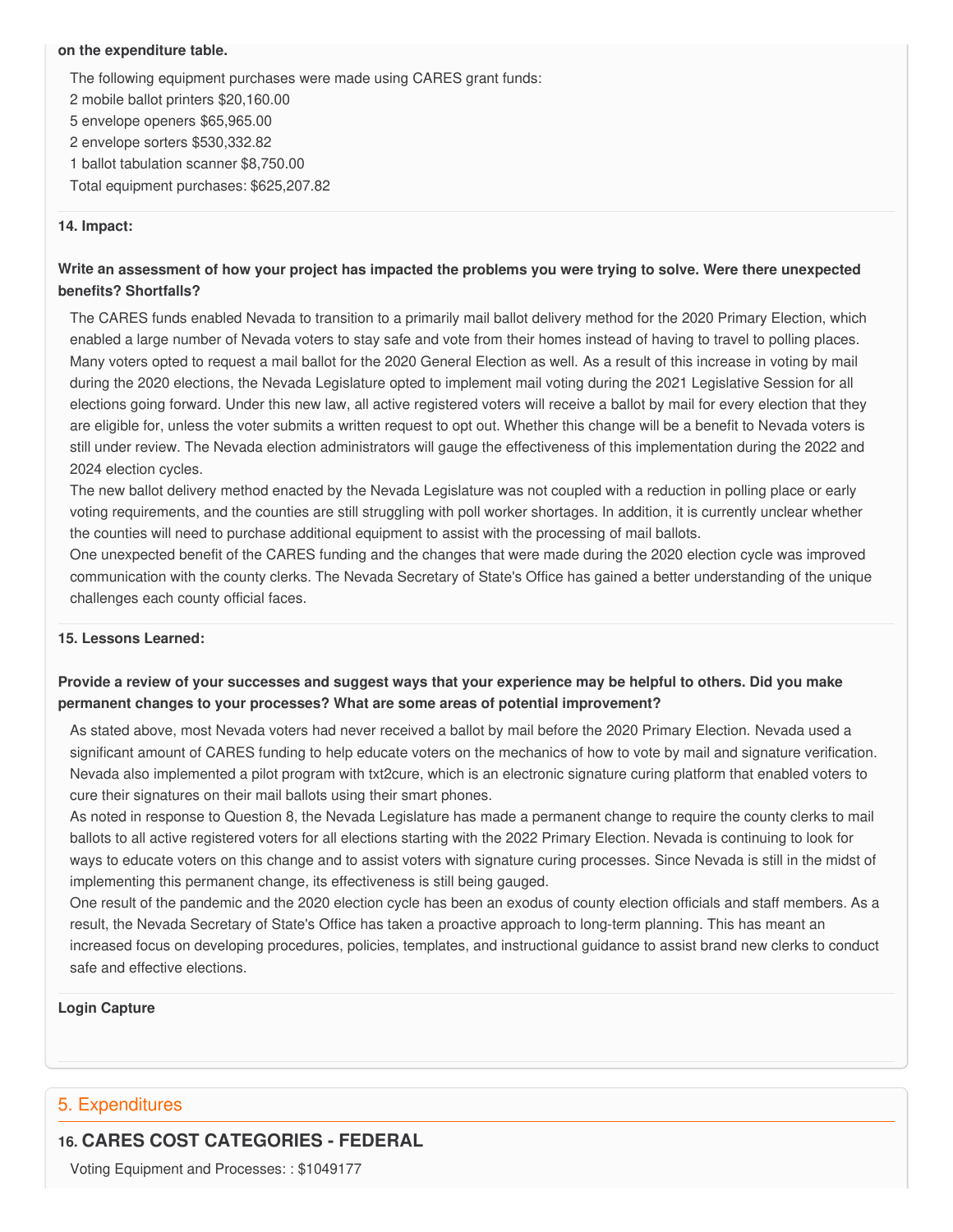Voter Education/Communications: : \$1076998 Supplies: : \$149 Subgrants: : \$2385845 Total : \$4512169 **Comments:**

# **17. CARES COST CATEGORIES - MATCH**

 Voter Education/Communications: : \$840339 Supplies: : \$59005

 Total : \$899344 **Comments:**

# 7. Expenditures

#### **18. Confirm Total CARES Expenditure Amounts**

Federal : \$4512169

Match : \$899344

Total : \$5411513

#### **OMB CONTROL NUMBER: 3265-0020**

## 8. Certification

 **Name and Contact of the authorized certifying official of the recipient.**

#### **First Name**

Ashley

#### **Last Name**

**Griffitts** 

**Title**

Management Analyst II

 **Phone Number**

**Email Address**

 **19. Add another contact to send a copy of submission confirmation and edit link?**

 **Signature of Certifying Official:**